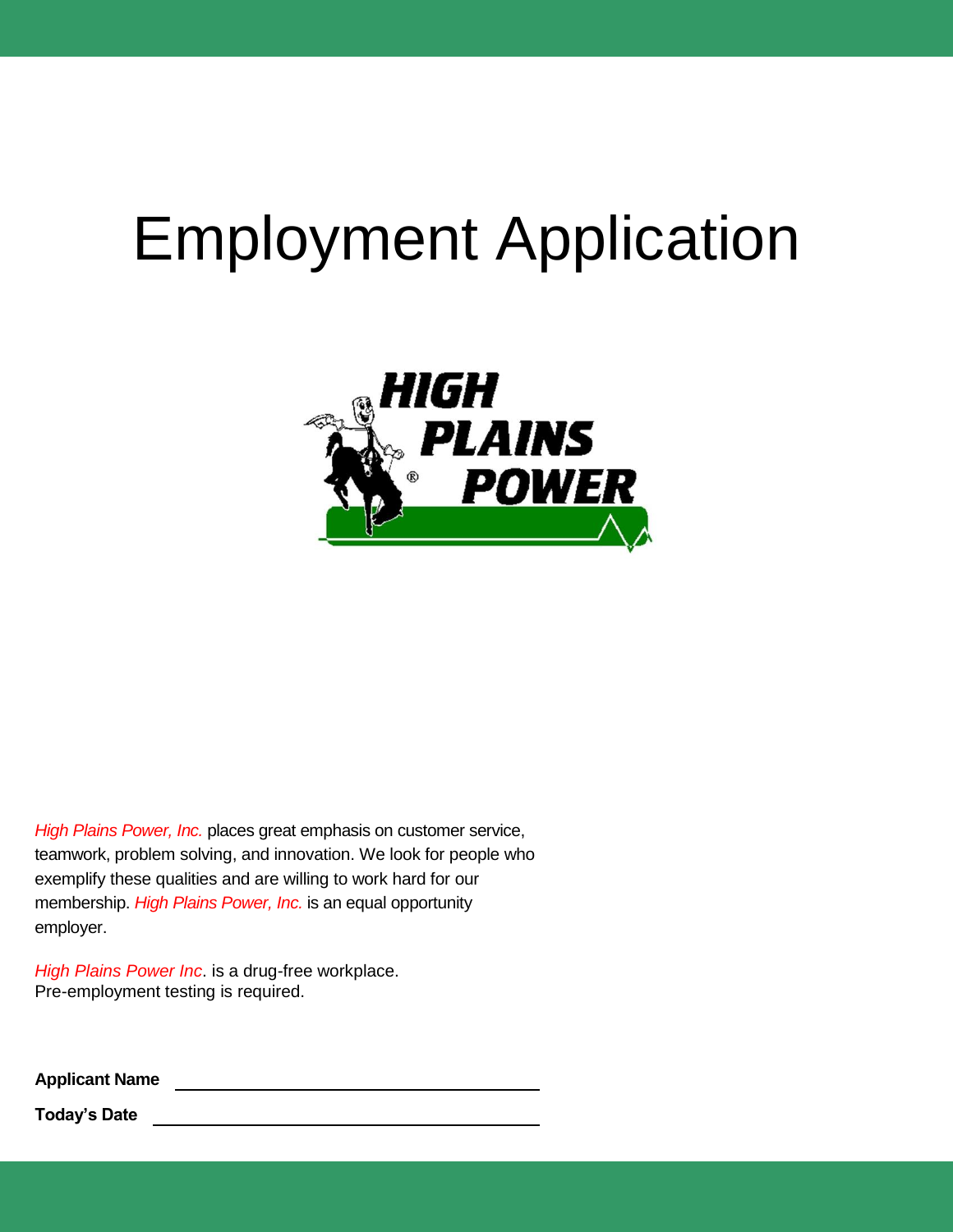# Personal Information (Please Print Clearly)

| Last Name                                                                                                                         | <b>First Name</b>      | <b>Middle Name</b>                                                                                                                                                                                                                  |
|-----------------------------------------------------------------------------------------------------------------------------------|------------------------|-------------------------------------------------------------------------------------------------------------------------------------------------------------------------------------------------------------------------------------|
|                                                                                                                                   |                        |                                                                                                                                                                                                                                     |
| City                                                                                                                              |                        | <b>Example 2</b> in the contract of the contract of the contract of the contract of the contract of the contract of the contract of the contract of the contract of the contract of the contract of the contract of the contract of |
| Previous address if less than 5 years at current address                                                                          |                        |                                                                                                                                                                                                                                     |
|                                                                                                                                   |                        |                                                                                                                                                                                                                                     |
|                                                                                                                                   |                        |                                                                                                                                                                                                                                     |
| Fax<br><u> 1980 - Johann Stoff, deutscher Stoffen und der Stoffen und der Stoffen und der Stoffen und der Stoffen und d</u>       |                        |                                                                                                                                                                                                                                     |
| I understand that upon employment, proof of legal right to work in the United States and completion of I-9 form will be required. |                        |                                                                                                                                                                                                                                     |
| Are you eligible to work for any United States employer at this time?                                                             |                        | Yes<br>No                                                                                                                                                                                                                           |
| If you are under 18 years of age, do you have a work permit?                                                                      | Yes                    | No                                                                                                                                                                                                                                  |
| Do you have a valid driver's license?                                                                                             | No<br>Yes<br>License # | <b>Expires</b>                                                                                                                                                                                                                      |
| Do you have a valid Commercial Driver's License (CDL)?                                                                            | No<br>Yes              | License #<br>$\frac{1}{2}$ and $\frac{1}{2}$ and $\frac{1}{2}$<br><b>Expires</b>                                                                                                                                                    |
| Can you travel if the position requires travel?                                                                                   | Yes<br>No              |                                                                                                                                                                                                                                     |
| If you have ever worked under or earned degrees under another name, please list below:                                            |                        |                                                                                                                                                                                                                                     |
| Last Name                                                                                                                         | <b>First Name</b>      | Middle Name                                                                                                                                                                                                                         |
| <b>Position Desired</b>                                                                                                           |                        |                                                                                                                                                                                                                                     |
|                                                                                                                                   |                        |                                                                                                                                                                                                                                     |
|                                                                                                                                   |                        |                                                                                                                                                                                                                                     |
| Salary Desired (Annual) \$                                                                                                        | <b>Date Available</b>  |                                                                                                                                                                                                                                     |
| Are you able to perform the essential job duties of this position?                                                                | <b>Yes</b>             | No                                                                                                                                                                                                                                  |
| If no, what accommodation would make it possible for you to perform this job?                                                     |                        |                                                                                                                                                                                                                                     |
|                                                                                                                                   |                        |                                                                                                                                                                                                                                     |
| Have you previously been employed by High Plains Power, Inc. or another electric cooperatives?                                    |                        | Yes<br>No.                                                                                                                                                                                                                          |
| If yes, indicate position, department, and dates:                                                                                 |                        |                                                                                                                                                                                                                                     |
|                                                                                                                                   |                        |                                                                                                                                                                                                                                     |
| Do you have any relatives employed at High Plains Power, Inc.?<br>If Yes, who?                                                    |                        | Yes<br>No                                                                                                                                                                                                                           |
|                                                                                                                                   |                        |                                                                                                                                                                                                                                     |

High Plains Power, Inc. is an equal opportunity employer and recruits, advertises, employs, promotes, transfers, disciplines, and discharges without regard to race, color, religion, national origin, age, sex, marital status, ancestry, physical or mental disability, or veteran status.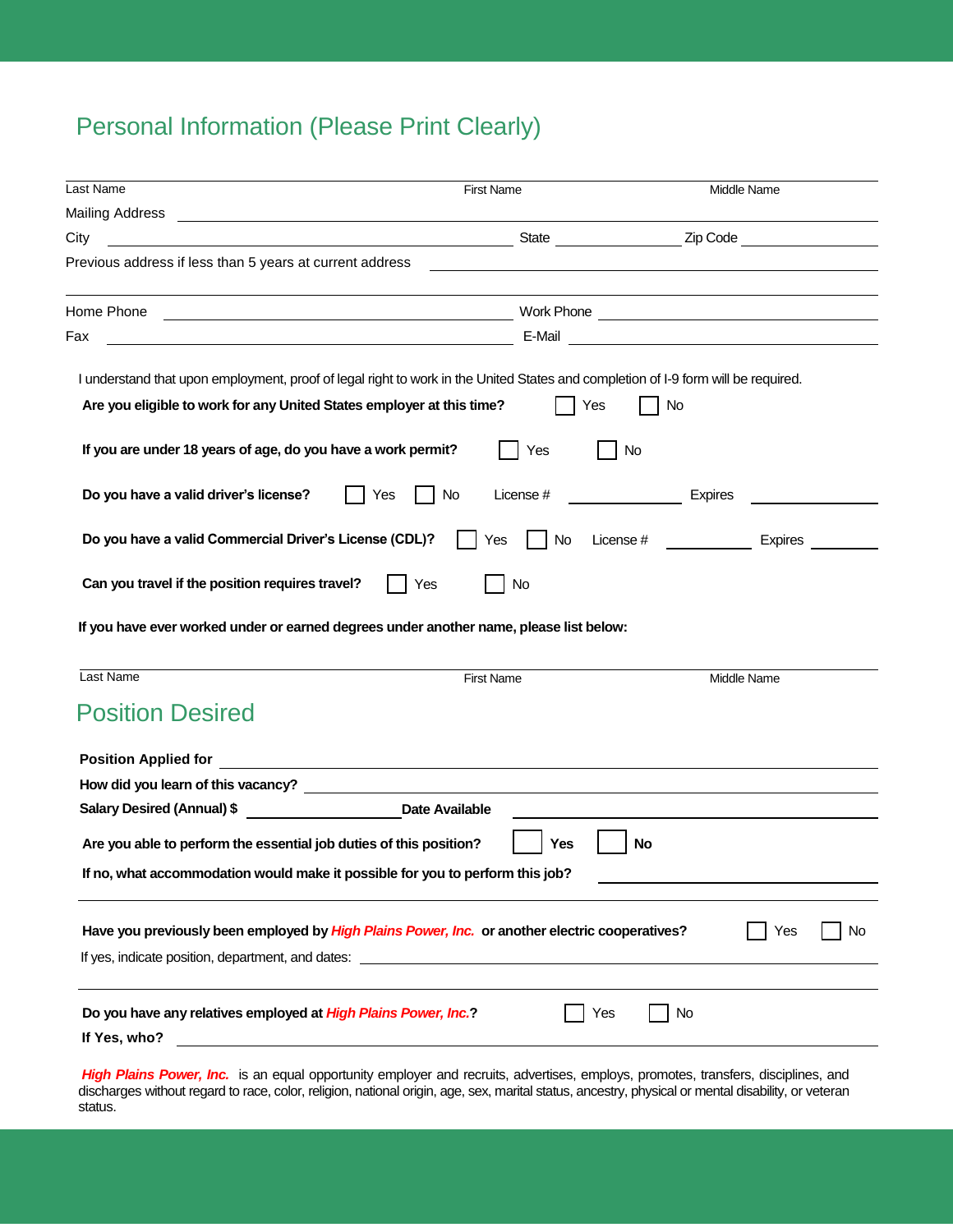# Education and Training

#### **Indicate Last Level of Education Completed**

| 3 4 College or University 1 2 3 4<br>$2 \begin{array}{ c c } 3 \end{array}$ 4<br>Graduate School 1<br>2<br><b>High School</b> |                                           |            |                   |                        |               |
|-------------------------------------------------------------------------------------------------------------------------------|-------------------------------------------|------------|-------------------|------------------------|---------------|
| <b>Type of Education</b>                                                                                                      | Name and Location ( City, State, Country) | <b>GPA</b> | Did you graduate? | <b>Major and Minor</b> | Degree Earned |
|                                                                                                                               |                                           |            |                   |                        |               |
|                                                                                                                               |                                           |            |                   |                        |               |
|                                                                                                                               |                                           |            |                   |                        |               |
|                                                                                                                               |                                           |            |                   |                        |               |
|                                                                                                                               |                                           |            |                   |                        |               |
|                                                                                                                               |                                           |            |                   |                        |               |
|                                                                                                                               |                                           |            |                   |                        |               |

#### **Professional certifications and licenses (such as CPA, NASD series 6)**

**Computer skills (software programs, hardware, operating systems)**

**Other skills or experience that are pertinent to the job applied for**

### Employment History (Please Print Clearly) **MUST BE COMPLETED EVEN IF ATTACHING YOUR RESUME.**

| MUST BE COMPLETED EVEN IF ATTACHING YOUR RESUME.           |                                                                                                                                                                                                                                      |         |                                                                                                                       |  |
|------------------------------------------------------------|--------------------------------------------------------------------------------------------------------------------------------------------------------------------------------------------------------------------------------------|---------|-----------------------------------------------------------------------------------------------------------------------|--|
| List your last three employers with the most recent first. | If you are currently employed, may we contact your employer?                                                                                                                                                                         | Yes     | No                                                                                                                    |  |
|                                                            | Previous Employer <u>experience and the contract of the contract of the contract of the contract of the contract of the contract of the contract of the contract of the contract of the contract of the contract of the contract</u> |         |                                                                                                                       |  |
|                                                            |                                                                                                                                                                                                                                      | To      | <u> 1989 - Johann Barn, mars ann an t-Amhain Aonaichte ann an t-Amhain Aonaichte ann an t-Amhain Aonaichte ann an</u> |  |
|                                                            | Month/Year                                                                                                                                                                                                                           |         | Month/Year                                                                                                            |  |
|                                                            |                                                                                                                                                                                                                                      |         |                                                                                                                       |  |
| Contact's Phone Number                                     |                                                                                                                                                                                                                                      | Address | <u> 1989 - Andrea Station, amerikan bizko a</u>                                                                       |  |
| Supervisor's Name                                          |                                                                                                                                                                                                                                      |         | Supervisor's Job Title <u>experience</u>                                                                              |  |
|                                                            |                                                                                                                                                                                                                                      |         | Your Duties                                                                                                           |  |
|                                                            |                                                                                                                                                                                                                                      |         |                                                                                                                       |  |
| Reason for leaving                                         |                                                                                                                                                                                                                                      |         |                                                                                                                       |  |
|                                                            |                                                                                                                                                                                                                                      |         |                                                                                                                       |  |